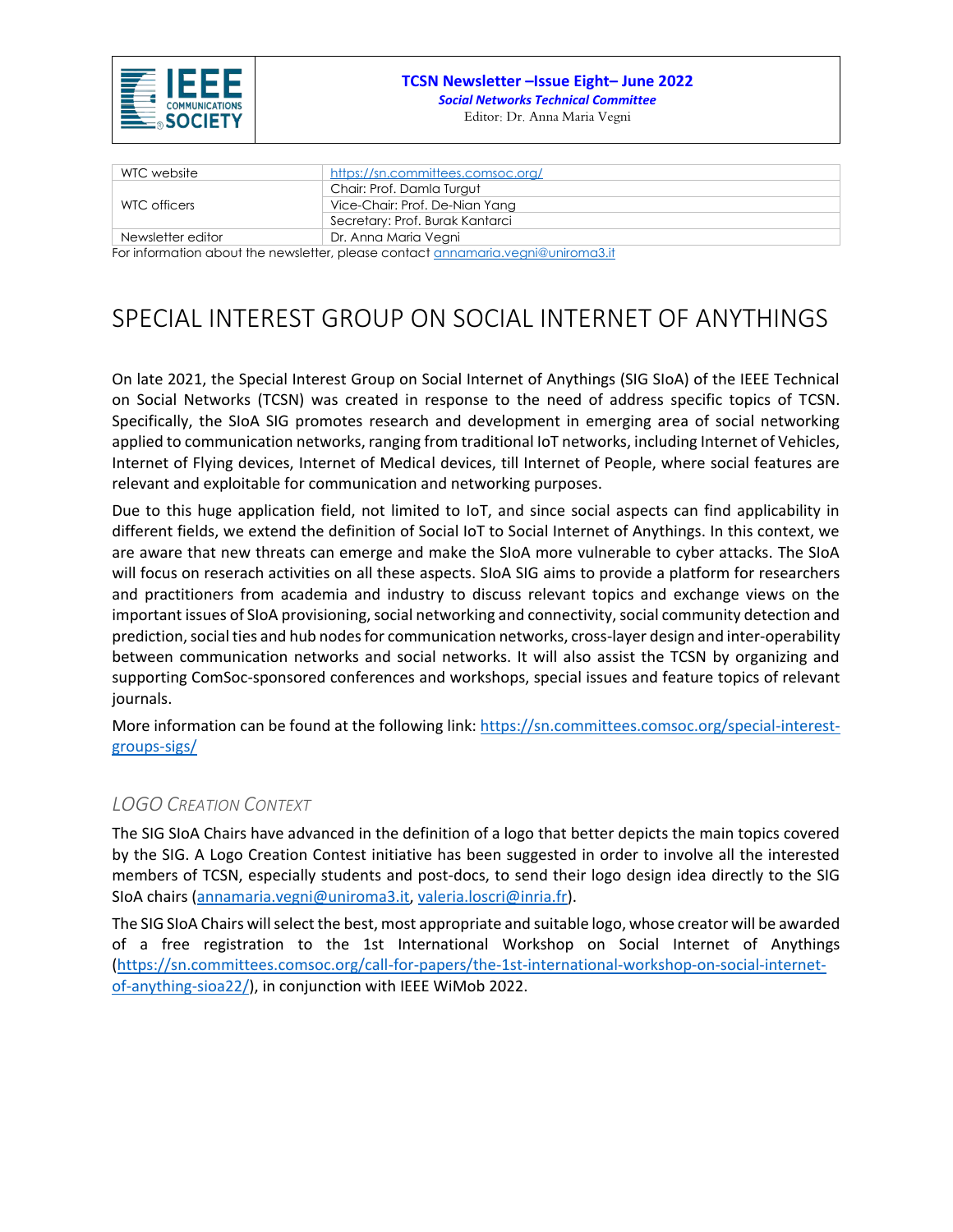

#### **TCSN Newsletter –Issue Eight– June 2022** *Social Networks Technical Committee* Editor: Dr. Anna Maria Vegni

## *1ST AND 2ND INVITED TALKS*

Among the main initiative of SIG SIoA, we aim to provide a series of invited seminars about topics of interest for our SIG. At today, we had the first two invited talks. More details can be found at the SIG webpage:<https://sn.committees.comsoc.org/special-interest-groups-sigs/>



## **TALK TITLE:**

Adding social capability to Digital Twins in 5G IoT ecosystems

> Prof. Antonio Iera, University of Calabria, Italy 25 February 2022, 4 PM CET

## **TALK TITLE:**



Prof. Giacomo Morabito, University of Catania, Italy 29 April 2022, 4 PM CET

# A SOCIAL APPROACH TO IMPROVE TRUSTWORTHINESS AMONG SOCIAL DIGITAL TWINS

*MICHELE NITTI (*[MICHELE](mailto:michele.nitti.it@ieee.org).NITTI.IT@IEEE.ORG*)*

*ASSISTANT PROFESSOR, DEPT. OF ELECTRICAL AND ELECTRONIC ENGINEERING* 

*UNIVERSITY OF CAGLIARI, ITALY*

l

The reason today for the attractiveness of a digital world is tied to the promise of addressing the challenges that the IoT is and will be facing in the near future<sup>1</sup>. One major cause of these challenges is the shift of the current interaction model from that based on humans looking for information provided by objects (human-object interaction), to the object-object interaction. This interaction model will be based on objects looking for others to provide composite services for the benefit of humans, increasing the interaction complexity. Such complexity will be even higher keeping into consideration the ever-increasing variety of objects and technologies involved, and the even more rapid increase of the range of possible

<sup>1</sup> Khan, Latif U., et al. "Digital-Twin-Enabled 6G: Vision, architectural trends, and future directions." *IEEE Communications Magazine* 60.1 (2022): 74-80.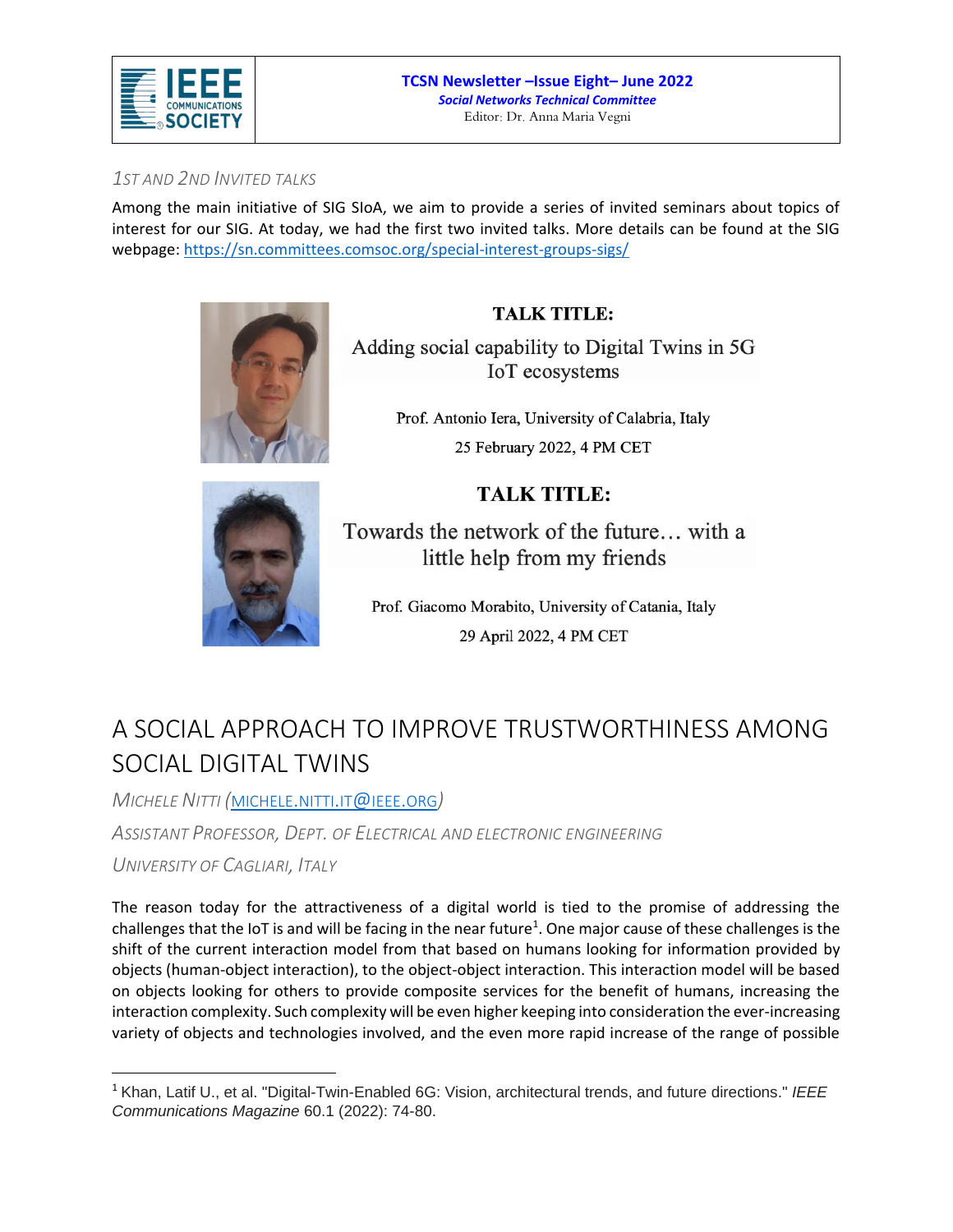applications. To efficiently enable the aforementioned properties of xG wireless systems, major IoT platforms have introduced their vision of a digital twin as a digital counterpart of the real entities, with the fundamental role to bridge the gap between the physical and the digital worlds. A digital twin is a virtual representation of the elements and dynamics of a physical system.

With such an interaction model, it is essential to understand how the information provided by each digital twin can be processed automatically by any other peer in the system. Regardless of the considered scenario, from economic to social and technological applications, the concept of trust is of utmost importance, since it represents the degree of risk perceived by an entity during a collaboration: if the risk is too high, it means there is no trust between the parts, there is no incentive to enter a relationship and thus any form of cooperation is not feasible. This means that cooperation between users and news publishers can only be effective if there is trust between them and so news can efficiently circulate.

Trust is tied to the concept of reputation. Indeed, trust can be gained on both direct and indirect bases, but in large networks, it takes time (sometimes, too much time) for an entity to collect enough direct experience, so an entity has to rely on the perception of other entities, that is the reputation. Through reputation, it is possible to collect, distribute and aggregate feedback about participants' past behaviour and then provide a global perception of an entity. This concept is important for digital twins interacting with one another so that they do not need to apply a try and error approach to discover reliable sources, but they can rely on the reputation collected by the community.

Although we experience and rely on trust during our interactions in everyday life, trust can have many definitions so it is challenging to define it accurately. The literature on trust is also quite confusing since it manifests itself in fairly different forms. In this paper, we adopt the following definition of trust:

*Trust is the subjective probability by which an individual, the trustor, expects that another individual, the trustee, performs a given action on which its welfare depends*<sup>2</sup> *.*

## **A common solution: social digital twin**

 $\overline{\phantom{a}}$ 

An approach, which is recently gaining increasing popularity and has the potential to properly address this issue, is based on the exploitation of social networking notions into the IoT, as formalized by the Social IoT (SIoT) concept<sup>3</sup>. According to this vision, digital twins create relationships among themselves as humans do: this approach introduces the vision of social relationships among different devices so that they are more willing to collaborate with friends with respect to strangers. This is expected to make the exchange of information and services among different devices easier and to perform the identification of malicious nodes by creating a society-based view of the trust level of each member of the community.

When it comes to the IoT paradigm, the idea is to exploit social awareness as a means to turn communicating objects into autonomous decision-making entities. The new social dimension shall, somehow, be able to mimic interactions among users and motivate a drift from an egoistic behaviour to altruism or reciprocity. The main principle is to enable digital twins to autonomously establish social links

<sup>2</sup> Gambetta, Diego. "Can we trust trust." *Trust: Making and breaking cooperative relations* 13 (2000): 213- 237.

<sup>&</sup>lt;sup>3</sup> Atzori, Luigi, et al. "The social internet of things (siot)–when social networks meet the internet of things: Concept, architecture and network characterization." *Computer networks* 56.16 (2012): 3594-3608.